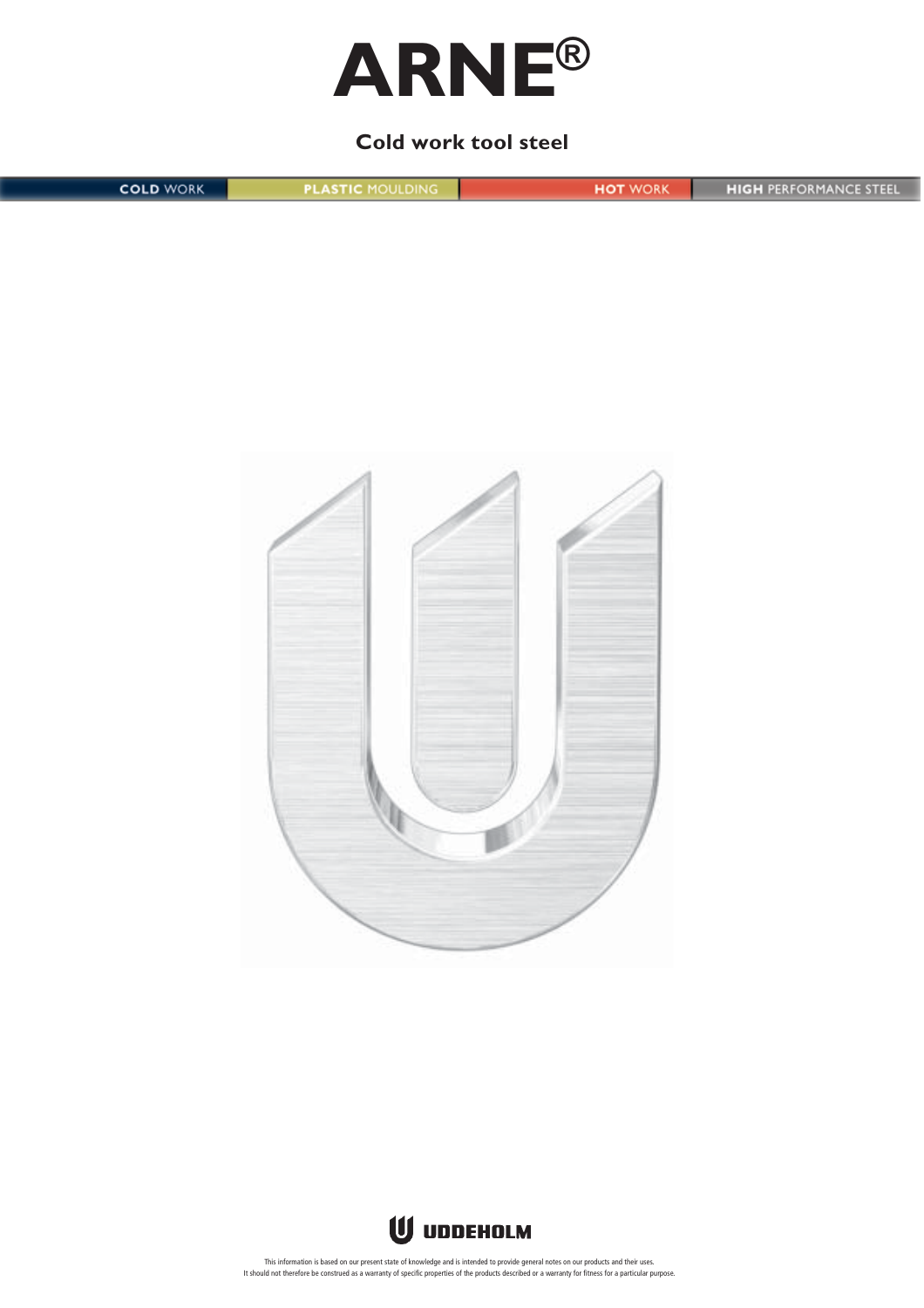# **General**

Arne general purpose oil-hardening tool steel is a versatile manganese-chromium-tungsten steel suitable for a wide variety of cold-work applications. Its main characteristics include:

- Good machinability
- Good dimensional stability in hardening
- A good combination of high surface hardness and toughness after hardening and tempering.

These characteristics combine to give a steel suitable for the manufacture of tooling with good toollife and production economy.

Arne can be supplied in various finishes including hot-rolled, pre-machined, fine-machined and precision ground. It is also available in the form of hollow bar.

| <b>Typical</b><br>analysis % | C<br>0,95                    | Mn<br>1,1 | Cr<br>0,6 | W<br>0,6 | 0,1 |
|------------------------------|------------------------------|-----------|-----------|----------|-----|
| Standard<br>specification    | AISI 01, W.-Nr. 1.2510       |           |           |          |     |
| Delivery<br>condition        | Soft annealed approx. 190 HB |           |           |          |     |
| Colour code                  | Yellow                       |           |           |          |     |

# **Properties**

# **PHYSICAL DATA**

Hardened and tempered to 62 HRC. Data at ambient temperature and elevated temperature.

| Temperature                                                                 | $20^{\circ}$ C<br>(68°F)                          | $200^{\circ}$ C<br>(375°F)                          | $400^{\circ}$ C<br>(750°F)                         |
|-----------------------------------------------------------------------------|---------------------------------------------------|-----------------------------------------------------|----------------------------------------------------|
| Density<br>kq/m <sup>3</sup><br>lbs/in <sup>3</sup>                         | 7800<br>0,282                                     | 7750<br>0,280                                       | 7700<br>0,278                                      |
| Modulus of elasticity<br>$N/mm^2$<br>$kp/mm^2$<br>tsi<br>psi                | 190 000<br>19 500<br>12 500<br>$28 \times 10^{6}$ | 185 000<br>19 000<br>12 200<br>27 x 10 <sup>6</sup> | 170 000<br>17500<br>11 200<br>25 x 10 <sup>6</sup> |
| Coefficient of<br>thermal expansion<br>per °C from 20°C<br>per °F from 68°F |                                                   | $11,7 \times 10^{-6}$<br>$6.5 \times 10^{-6}$       | $11,4 \times 10^{-6}$<br>$6.3 \times 10^{-6}$      |
| Thermal conductivity<br>W/m °C<br>Btu in/ft <sup>2</sup> h $\degree$ F      | 32<br>222                                         | 33<br>229                                           | 34<br>236                                          |
| Specific heat<br>J/kg C<br>Btu/lb. °F                                       | 460<br>0,11                                       |                                                     |                                                    |

## **COMPRESSIVE STRENGTH**

The figures are to be considered approximate.

|                 | Compressive strength |                   |
|-----------------|----------------------|-------------------|
| <b>Hardness</b> | Rm                   | Rc0,2             |
| <b>HRC</b>      | $N/mm^2$             | N/mm <sup>2</sup> |
| 62              | 3000                 | 2200              |
| 60              | 2700                 | 2150              |
| 55              | 2200                 | 1800              |
| 50              | 1700                 | 1350              |



Clipping and edging tool in Arne tool steel to clip and form edge of 0,914 mm (0,036") thick stainless steel container approx. 254 x 152 x 203 mm (10" x 6" x 8").

# **Applications**

| Tools for                                                                                                                                                                | <b>Material thickness</b>                                                    | HRC                             |
|--------------------------------------------------------------------------------------------------------------------------------------------------------------------------|------------------------------------------------------------------------------|---------------------------------|
| Cutting<br>Blanking, punching,<br>piercing, cropping,<br>shearing, trimming<br>clipping                                                                                  | up to $3 \text{ mm} (1/8")$<br>$3-6$ mm $(1/8-1/4")$<br>6-10 mm (1/4-13/32") | $60 - 62$<br>$56 - 60$<br>54-56 |
| Short cold shears                                                                                                                                                        |                                                                              | $54 - 60$                       |
| Clipping and trimming tools<br>for forgings                                                                                                                              | Hot<br>Cold                                                                  | $58 - 60$<br>$56 - 58$          |
| <b>Forming</b><br>Bending, raising, drawing, rim rolling,<br>spinning and flow forming                                                                                   | $56 - 62$                                                                    |                                 |
| Small coining dies                                                                                                                                                       | 56-60                                                                        |                                 |
| Gauges, measuring tools<br><b>Turning centres</b><br>Guide bushes, ejector pins, high duty,<br>small/medium drills and taps<br>Small gear wheels, pistons, nozzles, cams | $58 - 62$                                                                    |                                 |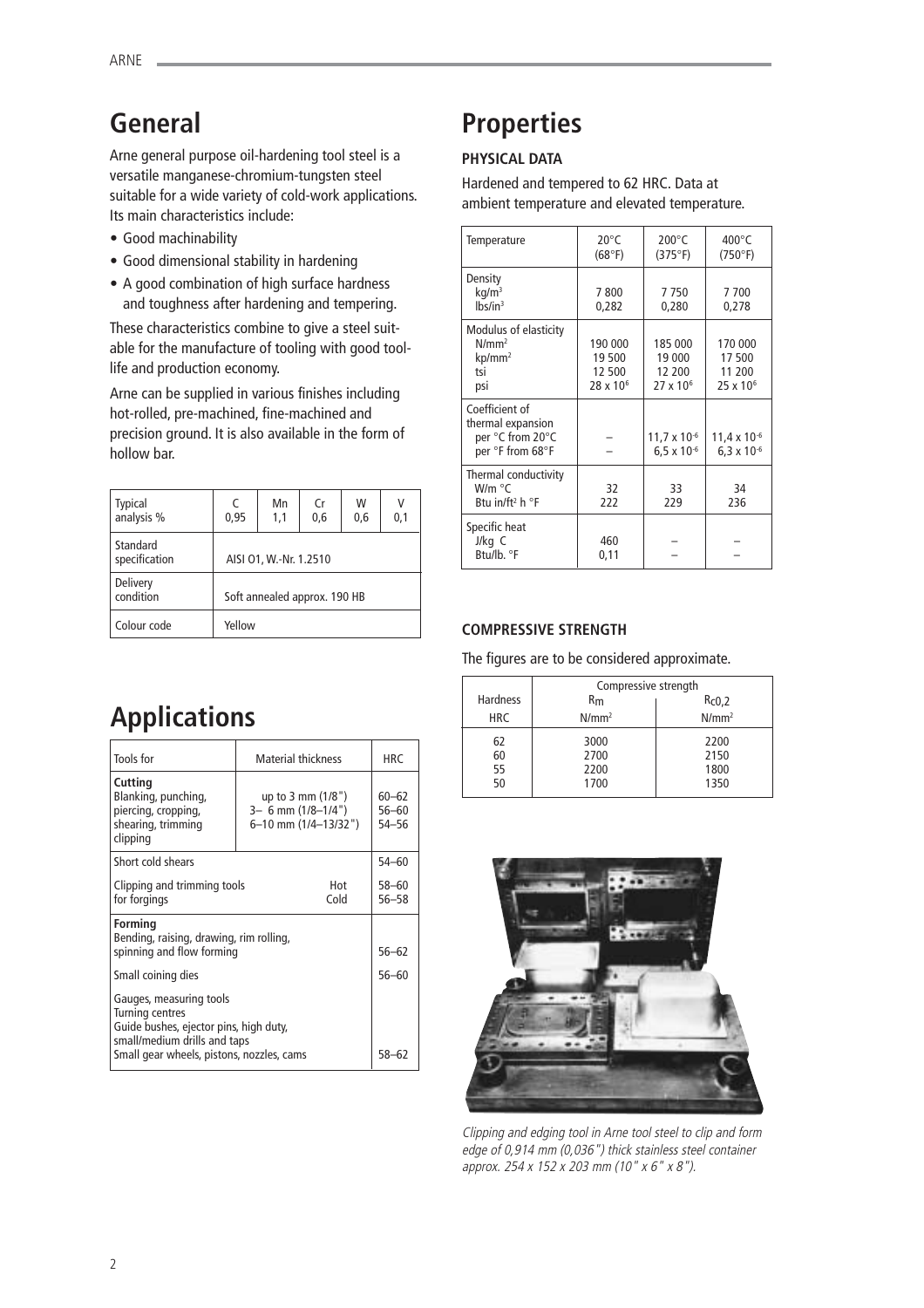# **Heat treatment**

## **SOFT ANNEALING**

Protect the steel and heat through to 780°C (1435°F). Then cool in the furnace at 15°C (27°F) per hour to 650°C (1200°F), then freely in air.

## **STRESS-RELIEVING**

After rough machining the tool should be heated through to 650°C (1200°F), holding time 2 hours. Cool slowly to 500°C (930°F) then freely in air.

# **HARDENING**

Preheating temperature: 600–700°C (1110–1290°F) Austenitizing temperature: 790–850°C (1450– 1560°F)

| Temperature |      | Soaking* | Hardness       |
|-------------|------|----------|----------------|
| ∘г          |      | time     | before         |
| $^{\circ}C$ |      | minutes  | tempering      |
| 800         | 1470 | 30       | approx. 65 HRC |
| 825         | 1520 | 20       | approx. 65 HRC |
| 850         | 1560 | 15       | approx. 63 HRC |

\*Soaking time = time at austenitizing temperature after the tool is fully heated through.

Protect the part against decarburization and oxidation during hardening.

## **QUENCHING MEDIA**

- Oil
- Martempering bath. Temperature 180–225°C (360–435°F), then cooling in air.

Note: Temper the tool as soon as its temperature reaches 50–70°C (120–160°F).



Hardness as a function of hardening temperature

# **TEMPERING**

Choose the tempering temperature according to the hardness required by reference to the tempering graph. Temper twice with intermediate cooling to room temperature. Lowest tempering temperature 180°C (360°F). Holding time at temperature minimum 2 hours.

# Tempering graph



## **MARTEMPERING**

Tools at austenitizing temperature are immersed in the martempering bath for the time indicated, then cooled in air to not lower than 100°C (210°F). Temper immediately as with oil-quenching.

| °C  | Austenitizing<br>temperature<br>°F | Temp. of<br>°C | martemp.bath,<br>°F | Holding time<br>in martemp.<br>bath<br>minutes | Surface<br>hardness prior<br>to tempering<br>(obtained by<br>martempering) |
|-----|------------------------------------|----------------|---------------------|------------------------------------------------|----------------------------------------------------------------------------|
| 825 | 1520                               | 225            | 435                 | max. $5$                                       | $64 \pm 2$ HRC                                                             |
| 825 | 1520                               | 200            | 390                 | max. 10                                        | $63 \pm 2$ HRC                                                             |
| 825 | 1520                               | 180            | 355                 | max. 20                                        | $62 \pm 2$ HRC                                                             |
| 850 | 1560                               | 225            | 435                 | max. 10                                        | $62 \pm 2$ HRC                                                             |

3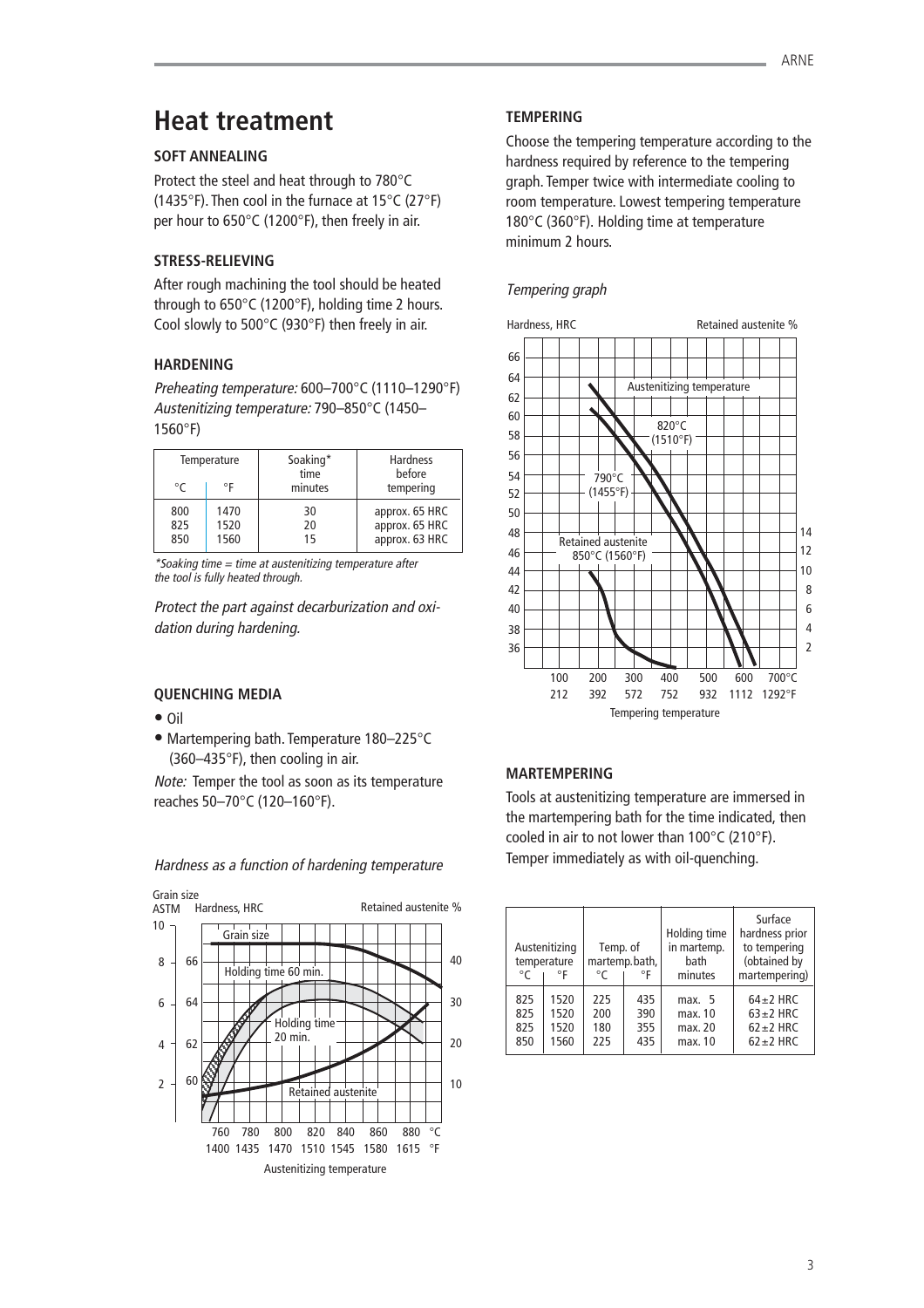# **DIMENSIONAL CHANGES DURING HARDENING**

Sample plate, 100 x 100 x 25 mm, 4" x 4" x 1"

|                    |      | Width<br>$\frac{0}{0}$ | Length<br>$\%$ | <b>Thickness</b><br>$\frac{0}{0}$ |
|--------------------|------|------------------------|----------------|-----------------------------------|
| Oil hardening from | min. | $+0.03$                | $+0,04$        | $+0.02$                           |
| 830°C (1530°F)     | max. | $+0,10$                | $+0,10$        |                                   |
| Martempering from  | min. | $+0,04$                | $+0,06$        | $+0.02$                           |
| 830°C (1530°F)     | max. | $+0,12$                | $+0,12$        |                                   |

## **DIMENSIONAL CHANGES DURING TEMPERING**

Plancha de muestra, 100 x 100 x 25 mm

Dimensional change %



Note: The dimensional changes on hardening and tempering should be added together. Recommended allowance 0,25%.



Pieces requiring maximum dimensional stability should be sub-zero treated and/or artificially aged, as volume changes may occur in the course of time. This applies, for example, to measuring tools like gauges and certain structural components.

## **Sub-zero treatment**

Immediately after quenching the piece should be sub-zero treated to between –70 and –80°C (–95 to –110°F), soaking time 3–4 hours, followed by tempering or aging. Sub-zero treatment will give a hardness increase of 1–3 HRC. Avoid intricate shapes as there will be risk of cracking.

## **Aging**

Tempering after quenching is replaced by aging at 110–140°C (230–285°F). Holding time 25– 100 hours.



Blanking tool made from fine-machined Arne tool steel.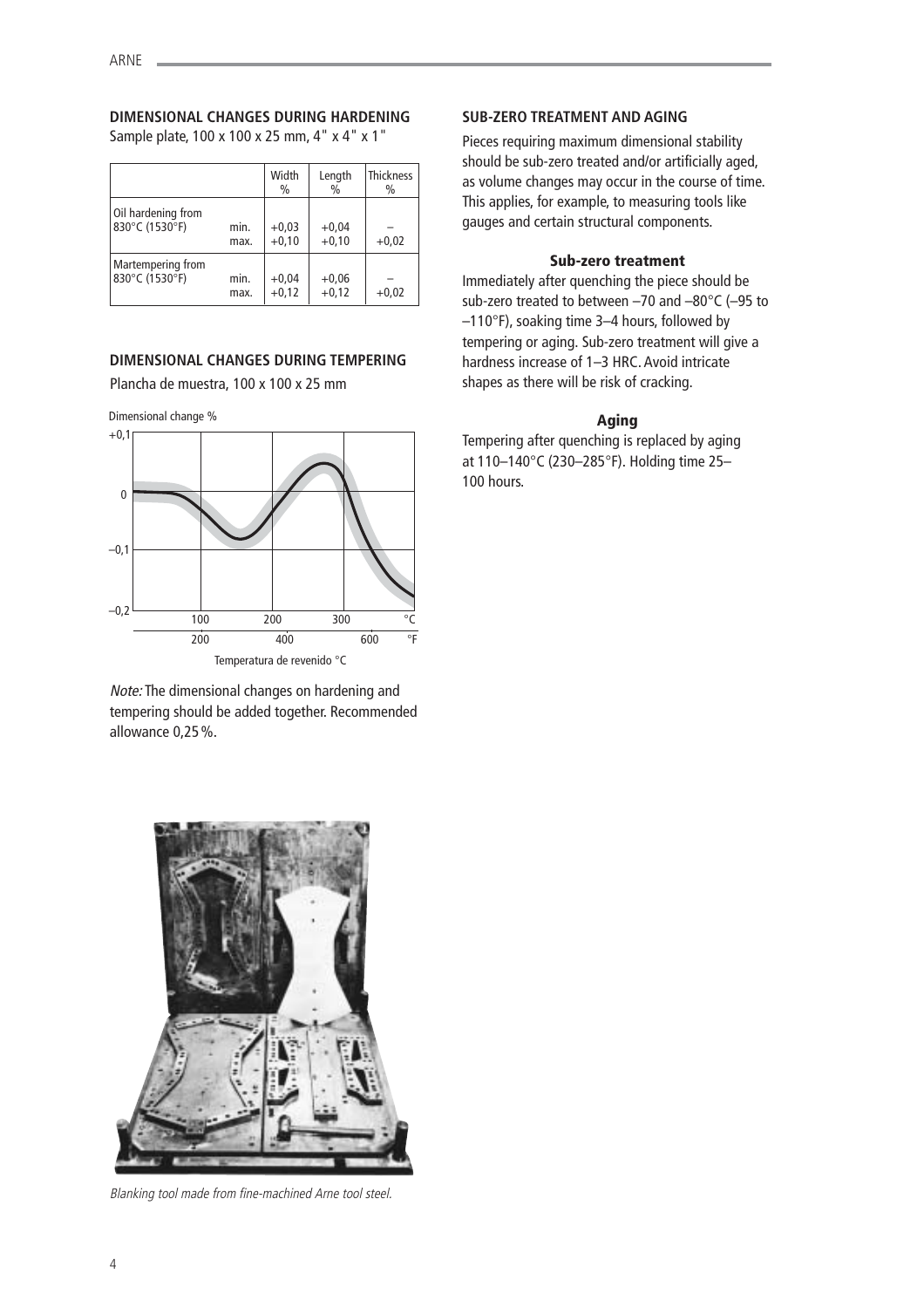# **Machining recommendations**

The following tables give machining data for Arne in soft annealed condition. Hardness 190 HB. The data are to be considered as guiding values, which must be adapted to existing local conditions.

## **TURNING**

| Cutting data<br>parameters               | Turning with carbide<br>Rough turning | Turning<br>with high<br>speed steel<br>Fine turning |                                |
|------------------------------------------|---------------------------------------|-----------------------------------------------------|--------------------------------|
| Cutting speed $(v_c)$<br>m/min<br>f.p.m. | 160-210<br>525-690                    | $210 - 260$<br>690-850                              | $20 - 25$<br>$65 - 80$         |
| Feed (f) mm/r<br>i.p.r.                  | $0.2 - 0.4$<br>$0.008 - 0.016$        | $0.05 - 0.2$<br>$0.002 - 0.008$                     | $0.05 - 0.3$<br>$0,002 - 0,01$ |
| Depth of cut $(a_n)$<br>mm<br>inch       | $2 - 4$<br>$0,08 - 0,2$               | $0.5 - 2$<br>$0,02 - 0,08$                          | $0,5-3$<br>$0,02 - 0,10$       |
| Carbide<br>designation ISO               | P20-P30<br>Coated<br>carbide          | P10<br>Coated<br>carbide or<br>cermet               |                                |

## **MILLING**

## **Face and square shoulder milling**

| Cutting data                             | Milling with carbide                               |                                        |  |  |
|------------------------------------------|----------------------------------------------------|----------------------------------------|--|--|
| parameters                               | Rough milling                                      | Fine milling                           |  |  |
| Cutting speed $(v_c)$<br>m/min<br>f.p.m. | 170-250<br>560-820                                 | 250-290<br>820-950                     |  |  |
| Feed $(fz)$<br>mm/tooth<br>inch/tooth    | $0,2-0,4$<br>0,008-0,016                           | $0,10-0,2$<br>$0.004 - 0.008$          |  |  |
| Depth of cut $(a_n)$<br>mm<br>inch       | $2 - 5$<br>$0,08 - 0,2$                            | $-2$<br>$-0,08$                        |  |  |
| Carbide designation<br>ISO               | P <sub>20</sub> -P <sub>40</sub><br>Coated carbide | P10-P20<br>Coated carbide<br>or cermet |  |  |

## **End milling**

|                                          | Type of milling                          |                                      |                                          |  |
|------------------------------------------|------------------------------------------|--------------------------------------|------------------------------------------|--|
| Cutting data<br>parameters               | Solid<br>carbide                         | Carbide<br>indexable<br>insert       | High speed<br>steel                      |  |
| Cutting speed<br>$(v_c)$ m/min<br>f.p.m. | 150-190<br>490-620                       | $160 - 220$<br>525-720               | $25 - 30^{1}$<br>$80 - 1001$             |  |
| Feed $(fz)$<br>mm/tooth<br>inch/tooth    | $0.03 - 0.2^{2}$<br>$0.0012 - 0.008^{2}$ | $0,08 - 0,22$<br>$0.003 - 0.008^{2}$ | $0.05 - 0.35^{2}$<br>$0.002 - 0.014^{2}$ |  |
| Carbide<br>designation ISO               | K20, P40                                 | P20-P30                              |                                          |  |

<sup>1)</sup> For coated end mills  $v_c = 45 - 50$  m/min. (150–160 f.p.m.)

2) Depending on radial depth of cut and cutter diameter.

## **DRILLING**

## **High speed steel twist drill**

|                                            | Drill diameter                                        | Cutting speed $(v_c)$                                |                                                      |                                                                | Feed (f)                                                                 |
|--------------------------------------------|-------------------------------------------------------|------------------------------------------------------|------------------------------------------------------|----------------------------------------------------------------|--------------------------------------------------------------------------|
| mm                                         | inch                                                  | m/min                                                | f.p.m.                                               | mm/r                                                           | i.p.r.                                                                   |
| $-5$<br>$5 - 10$<br>$10 - 15$<br>$15 - 20$ | $-3/16$<br>$3/16 - 3/8$<br>$3/8 - 5/8$<br>$5/8 - 3/4$ | $15 - 17*$<br>$15 - 17*$<br>$15 - 17*$<br>$15 - 17*$ | $49 - 56*$<br>$49 - 56*$<br>$49 - 56*$<br>$49 - 56*$ | $0.08 - 0.20$<br>$0,20 - 0,30$<br>$0,30-0,35$<br>$0.35 - 0.40$ | $0.003 - 0.008$<br>$0,008 - 0,012$<br>$0,012 - 0,014$<br>$0,014 - 0,016$ |

\* For coated HSS drills  $v_c = 26-28$  m/min. (85-90 f.p.m.)

## **Carbide drill**

|                                          | Type of drill                           |                                       |                                                |  |  |
|------------------------------------------|-----------------------------------------|---------------------------------------|------------------------------------------------|--|--|
| Cutting data<br>parameters               | Indexable<br>insert                     | Solid<br>carbide                      | Taladro con<br>Brazed<br>carbide <sup>1)</sup> |  |  |
| Cutting speed<br>$(v_c)$ m/min<br>f.p.m. | $200 - 220$<br>655-720                  | $110 - 140$<br>360-460                | $70 - 90$<br>230-295                           |  |  |
| Feed (f)<br>mm/r<br>i.p.r.               | $0,05 - 0,25^{2}$<br>$0,002 - 0,01^{2}$ | $0,10-0,25^{2}$<br>$0.004 - 0.01^{2}$ | $0,15-0,25^{2}$<br>$0.006 - 0.01^{2}$          |  |  |

 $1)$  Drills with internal cooling channels and brazed carbide tip 2) Depending on drill diameter

## **GRINDING**

General grinding wheel recommendation for Arne is given below. More information can be found in the Uddeholm publication "Grinding of Tool Steel".

| Type of grinding                | Wheel recommendation<br>Soft annealed<br>condition | Hardened<br>condition |
|---------------------------------|----------------------------------------------------|-----------------------|
| Face grinding<br>straight wheel | A 46 H V                                           | A 46 H V              |
| Face grinding segments          | A 24 G V                                           | A 36 G V              |
| Cylindrical grinding            | A 46 L V                                           | A 60 K V              |
| Internal grinding               | A 46 J V                                           | A 60 I V              |
| Profile grinding                | A 100 L V                                          | A 120 J V             |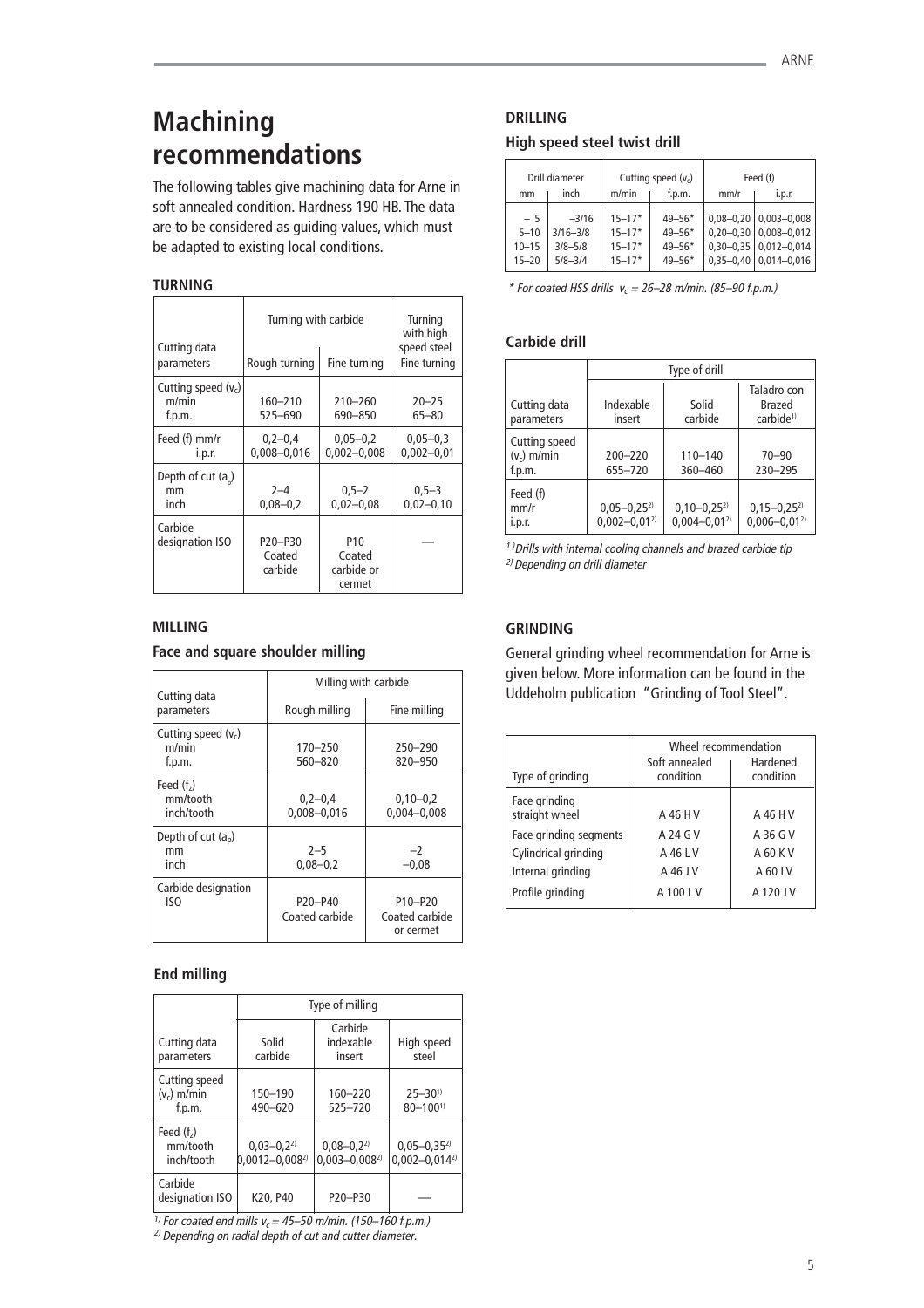# **Welding**

Good results when welding tool steel can be achieved if proper precautions are taken during welding (elevated working temperature, joint preparation, choice of consumables and welding procedure). If the tool is to be polished or photoetched, it is necessary to work with an electrode type of matching composition.

| Welding<br>method | Working<br>temperature | Consumables                                                                | <b>Hardness</b><br>after welding                                             |
|-------------------|------------------------|----------------------------------------------------------------------------|------------------------------------------------------------------------------|
| MMA<br>(SMAW)     | $200 - 250$ °C         | <b>AWS F312</b><br>84.52<br><b>UTP 67S</b><br>Castolin 2<br>Castolin N 102 | 300 HB<br><b>ESAB OK</b><br>53-54 HRC<br>55-58 HRC<br>54-60 HRC<br>54-60 HRC |
| TIG               | $200 - 250$ °C         | AWS FR312<br>UTPA 67S<br><b>UTPA 73G2</b><br>Castotig 5                    | 300 HB<br>55-58 HRC<br>53-56 HRC<br>60-64 HRC                                |

# **Electrical-discharge machining**

If spark-erosion, EDM, is performed in the hardened and tempered condition, the tool should then be given an additional temper at approx. 25°C (50°F) below the previous tempering temperature.

# **Further information**

Please contact your local Uddeholm office for further information on the selection, heat treatment, application and availability of Uddeholm tool steels.

# **Relative comparison of Uddeholm cold work tool steel**

**MATERIAL PROPERTIES AND RESISTANCE TO FAILURE MECHANISMS**

|                          | Hardness/                                                                                                      |                    |                   |                               | Resistance to    |                        | Fatique cracking resistance             |                                 |
|--------------------------|----------------------------------------------------------------------------------------------------------------|--------------------|-------------------|-------------------------------|------------------|------------------------|-----------------------------------------|---------------------------------|
| <b>Uddeholm</b><br>grade | Resistance<br>to plastic<br>deformation                                                                        | Machin-<br>ability | Grind-<br>ability | <b>Dimension</b><br>stability | Abrasive<br>wear | Adhesive<br>wear       | Ductility/<br>resistance to<br>chipping | Toughness/<br>gross<br>cracking |
| <b>ARNE</b>              |                                                                                                                |                    |                   |                               |                  | <b>Service Service</b> |                                         |                                 |
| <b>CALMAX</b>            | and the state of the state of the state of the state of the state of the state of the state of the state of th |                    |                   |                               |                  |                        |                                         |                                 |
| <b>CALDIE</b>            |                                                                                                                |                    |                   |                               |                  |                        |                                         |                                 |
| RIGOR                    |                                                                                                                |                    |                   |                               |                  |                        |                                         |                                 |
| <b>SLEIPNER</b>          |                                                                                                                |                    |                   |                               |                  |                        |                                         |                                 |
| <b>SVERKER 21</b>        |                                                                                                                |                    |                   |                               |                  |                        |                                         |                                 |
| <b>SVERKER 3</b>         |                                                                                                                |                    |                   |                               |                  | H                      |                                         |                                 |
| <b>VANADIS 4 Extral</b>  |                                                                                                                |                    |                   |                               |                  |                        |                                         |                                 |
| VANADIS 6                |                                                                                                                |                    |                   |                               |                  |                        |                                         |                                 |
| VANADIS 10               |                                                                                                                |                    |                   |                               |                  |                        |                                         |                                 |
| <b>VANADIS 23</b>        |                                                                                                                |                    |                   |                               |                  |                        |                                         |                                 |